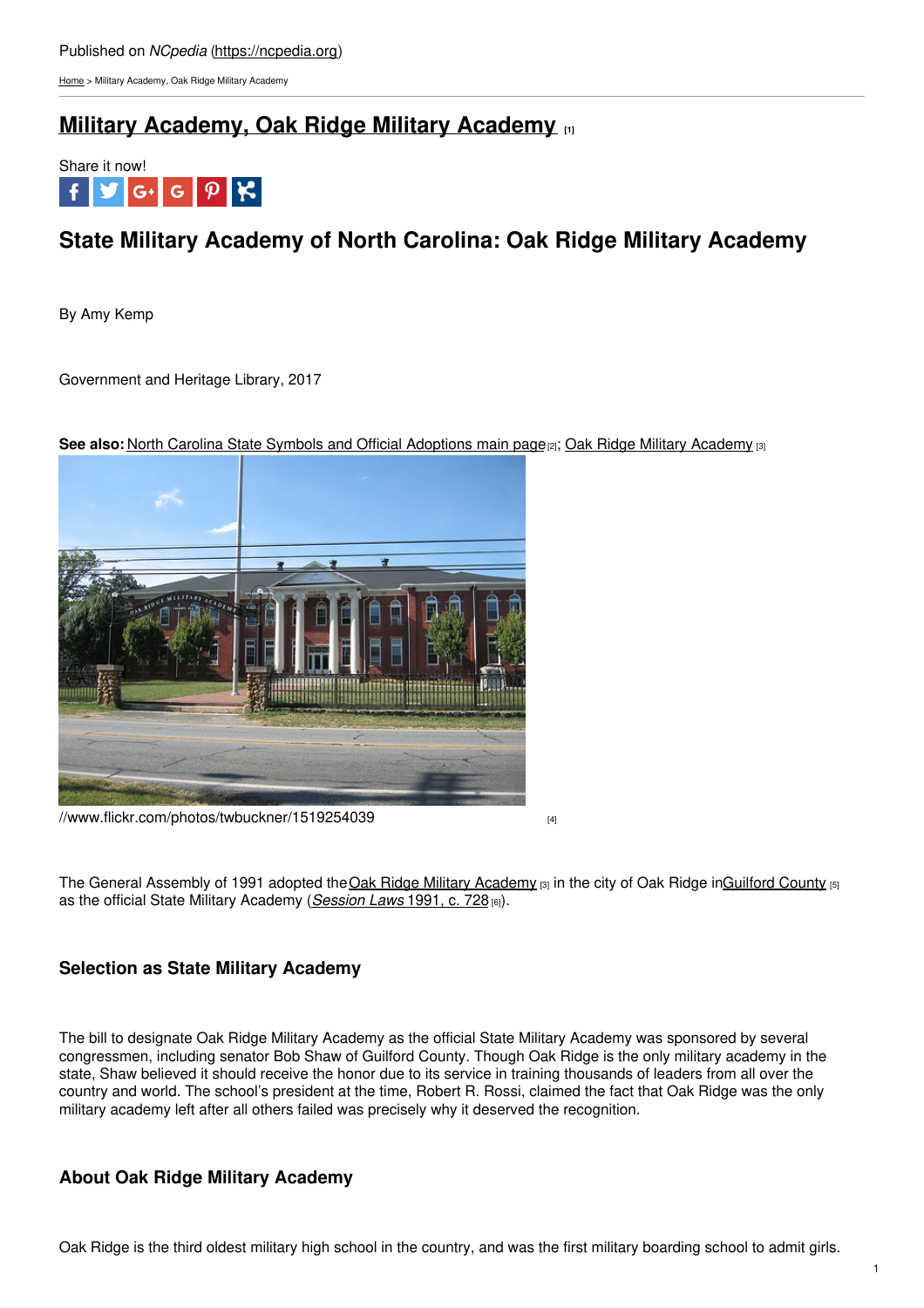The School was founded in 1852 as the Oak Ridge Male Institute as a two-year boarding school for men. By 1854 it had changed its name to the Oak Ridge Institute, admitting female students as well. The school remained co-educational until 1929. Oak Ridge was closed for several years during the Civil War, as most eligible students were either enlisted or conscripted into the Confederate Army. The school faced closure in 1914 when a fire destroyed the main schoolhouse and chapel, but was rebuilt and continued on. In 1917 the school became military under the supervision under the war department, and trained boys who went on to serve in WWI. In 1926 the school became a designated Junior Reserve Officer Training Corp unit.

In 1929 the name was officially changed to the Oak Ridge Military Institute, and was limited to males only. Oak Ridge founded an additional two-year junior college in 1932 which operated until 1966. In 1971 the school became coeducational once more and changed its name to the Oak Ridge Academy. The final name change occurred in 1981 when the school became the Oak Ridge Military Academy again. Both boys and girls were uniformed at this time. By 1991, at the time of state symbol adoption, the school had just under 200 cadets in grades 7-12. The late 2000's brought declining numbers, however, as the school enrollment dropped from 200 to just 45. The school faced closure in 2008-2009, but a renewed focus on the recruitment of international students and an emphasis on the school's College preparatory academic program has recently revitalized the school. As of 2014, enrollment was at 80 students.

Oak Ridge's mascot is the Cadet. Notable alumni include Navy Cross recipient George Fountain Parrott and Nascar driver Dale Earnhardt Jr.

For more information on the school's history, see Oak Ridge Military [Academy](https://ncpedia.org/oak-ridge-military-academy) [3].

### **Additional resources:**

Oak Ridge Military Academy, official website: <https://www.oakridgemilitary.com/> [7]

Tiberi, Jeff. "162-Year-Old Oak Ridge Military Academy marches on." WUNC.org, 2014. <https://www.wunc.org/education/2014-09-04/162-year-old-oak-ridge-military-academy-marches-on> [8]

Patterson, Donald W. "Oak Ridge Academy Awaits Salute - Bill Would Declare it the State Military School,"*Greensboro News & Record*, July 11, 1991: C1

### **Image credit:**

"Oak Ridge Military Academy." 2007. Photo by Flickr user twbuckner. Online at <https://www.flickr.com/photos/twbuckner/1519254039> [4]

**Subjects:** State [Symbols](https://ncpedia.org/category/subjects/state-symbol) [9] **Authors:** Case, [Steven](https://ncpedia.org/category/authors/case-steven) [10] [Kemp,](https://ncpedia.org/category/authors/kemp-amy) Amy [11] **Origin - location:** [Guilford](https://ncpedia.org/category/origin-location/piedmont-4) County [12] **From:** [Government](https://ncpedia.org/category/entry-source/government) & Heritage Library, State Library of North Carolina.[13]

16 September 2009 | Case, Steven; Kemp, Amy